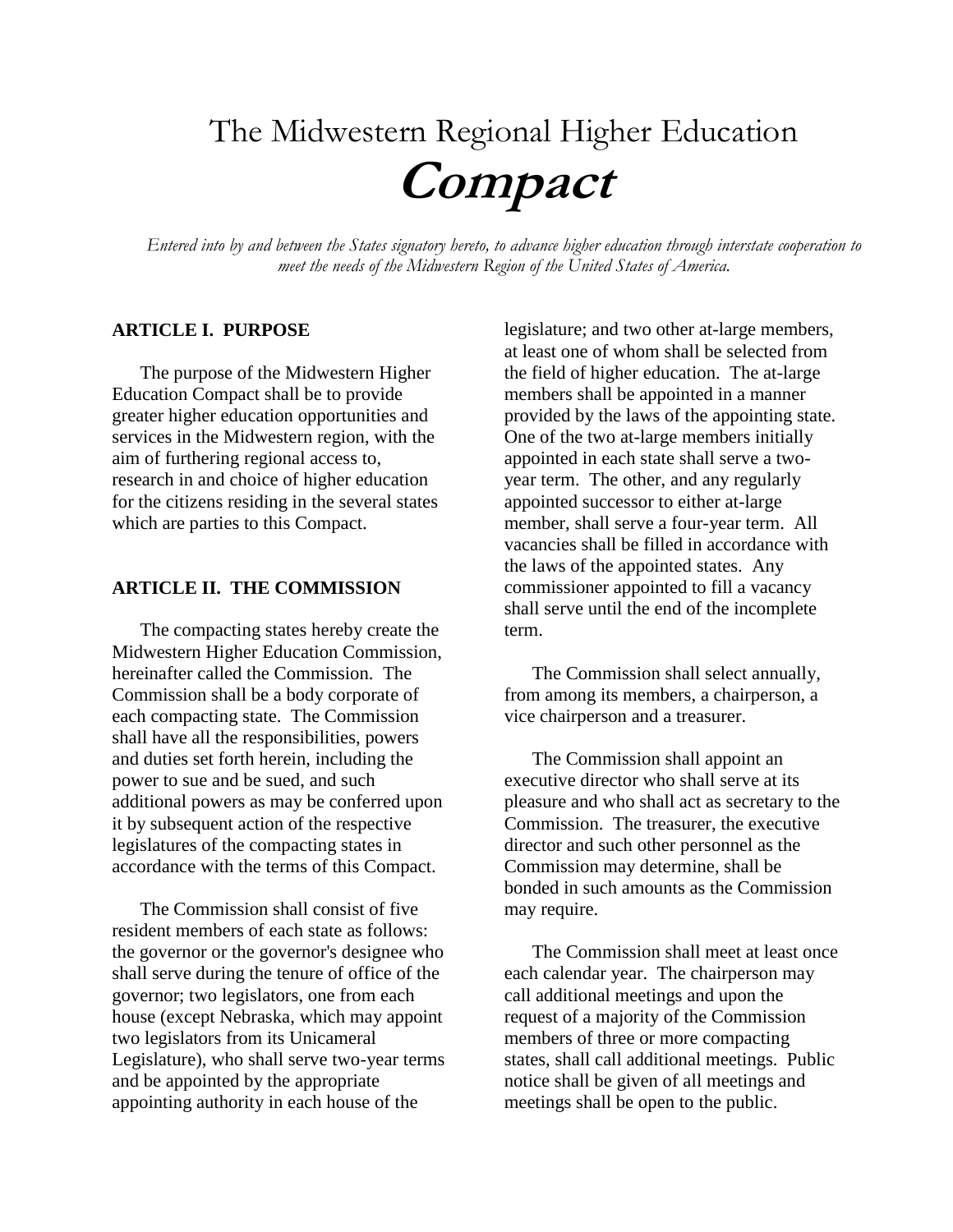Each compacting state represented at any meeting of the Commission is entitled to one vote. A majority of the compacting states shall constitute a quorum for the transaction of business, unless a larger quorum is required by the bylaws of the Commission.

### **ARTICLE III. POWERS AND DUTIES OF THE COMMISSION**

The Commission shall adopt a seal and suitable bylaws governing its management and operations.

Irrespective of the civil service, personnel or other merit system laws of any of the compacting states, the Commission in its bylaws shall provide for the personnel policies and programs of the Compact.

The Commission shall submit a budget to the governor and legislature of each compacting state at such time and for such period as may be required. The budget shall contain specific recommendations of the amount or amounts to be appropriated by each of the compacting states.

The Commission shall report annually to the legislatures and governors of the compacting states, to the Midwestern Governors' Conference and to the Midwestern Legislative Conference of the Council of State Governments concerning the activities of the Commission during the preceding year. Such reports shall also embody any recommendations that may have been adopted by the Commission.

The Commission may borrow, accept, or contract for the services of personnel from any state or the United States or any subdivision or agency, from any interstate

agency, or from any institution, foundation, person, firm or corporation.

The Commission may accept for any of its purposes and functions under the Compact any and all donations and grants of money, equipment, supplies, materials and services (conditional or otherwise) from any state or the United States or any subdivision or agency thereof, or interstate agency, or from any institution, foundation, person, firm, or corporation, and may receive, utilize and dispose of the same.

The Commission may enter into agreements with any other interstate education organizations or agencies and with higher education institutions located in non-member states and with any of the various states of these United States to provide adequate programs and services in higher education for the citizens of the respective compacting states. The Commission shall, after negotiations with interested institutions and inter-state organizations or agencies, determine the cost of providing the programs and services in higher education for use of these agreements.

The Commission may establish and maintain offices, which shall be located within one or more of the compacting states.

The Commission may establish committees and hire staff as it deems necessary for the carrying out of its functions.

The Commission may provide for actual and necessary expenses for attendance of its members at official meetings of the Commission or its designated committees.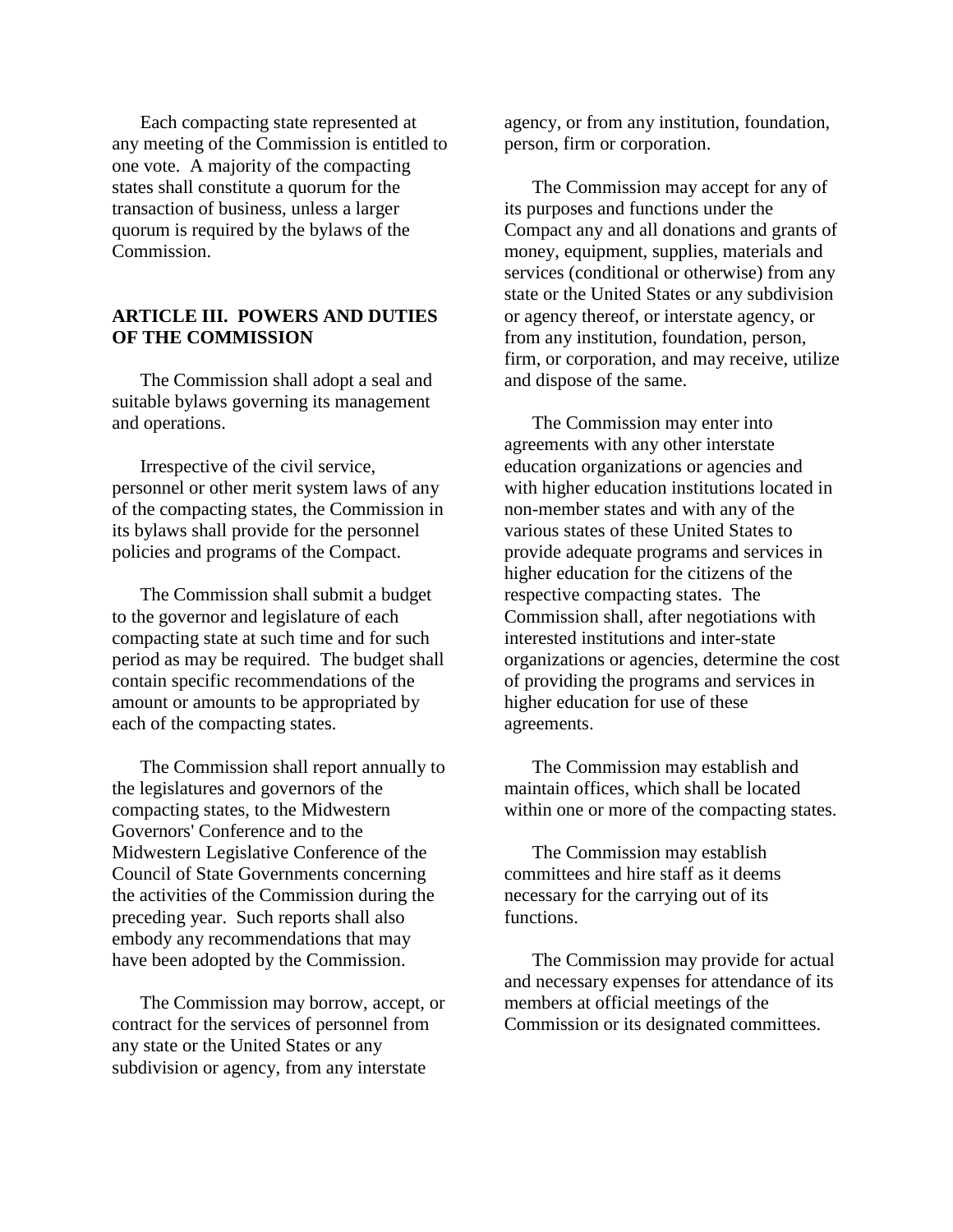## **ARTICLE IV. ACTIVITIES OF THE COMMISSION**

The Commission shall collect data on the long-range effects of the Compact on higher education. By the end of the fourth year from the effective date of the Compact and every two years thereafter, the Commission shall review its accomplishments and make recommendations to the governors and legislatures of the compacting states on the continuance of the compact.

The Commission shall study issues in higher education of particular concern to the Midwestern region. The Commission shall also study the needs for higher education programs and services in the compacting states and the resources for meeting such needs. The Commission shall from time to time prepare reports on such research for presentation to the governors and legislatures of the compacting states and other interested parties. In conducting such studies, the Commission may confer with any national or regional planning body. The Commission may redraft and recommend to the governors and legislatures of the various compacting states suggested legislation dealing with problems of higher education.

The Commission shall study the need for provision of adequate programs and services in higher education, such as undergraduate, graduate or professional student exchanges in the region. If a need for exchange in a field is apparent, the Commission may enter into such agreements with any higher education institution and with any of the compacting states to provide programs and services in higher education for the citizens of the respective compacting states. The Commission shall, after negotiations with interested institutions and the compacting states, determine the costs of providing the

programs and services in higher education for use in its agreements. The contracting states shall contribute the funds not otherwise provided, as determined by the Commission, for carrying out the agreements. The Commission may also serve as the administrative and fiscal agent in carrying out agreements for higher education's programs and services.

The Commission shall serve as a clearinghouse on information regarding higher education activities among institutions and agencies.

In addition to the activities of the Commission previously noted, the Commission may provide services and research in other areas of regional concern.

### **ARTICLE V. FINANCE**

The monies necessary to finance the general operations of the Commission not otherwise provided for in carrying forth its duties, responsibilities and powers as stated herein shall be appropriated to the Commission by the compacting states, when authorized by the respective legislatures by equal apportionment among the compacting states.

The Commission shall not incur any obligations of any kind prior to the making of appropriations adequate to meet the same; nor shall the Commission pledge the credit of any of the compacting states, except by and with the authority of the compacting state.

The Commission shall keep accurate accounts of all receipts and disbursements. The receipts and disbursements of the Commission shall be subject to the audit and accounting procedures established under its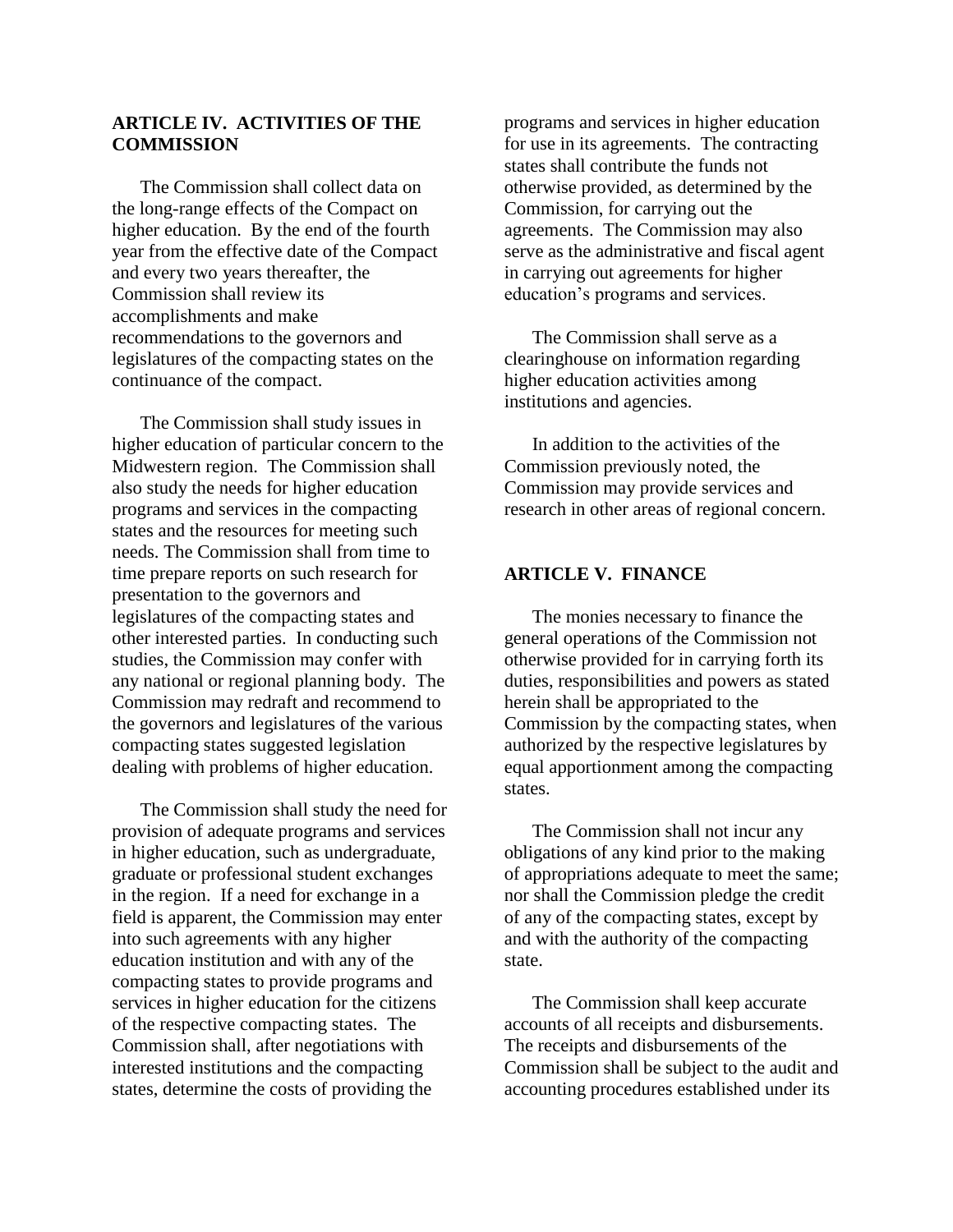bylaws. However, all receipts and disbursements of funds handled by the Commission shall be audited yearly by a certified or licensed public accountant and the report of the audit shall be included in and become part of the annual report of the Commission.

The accounts of the Commission shall be open at any reasonable time for inspection by duly authorized representatives of the compacting states and persons authorized by the Commission.

### **ARTICLE VI. ELIGIBLE PARTIES AND ENTRY INTO FORCE**

The states of Illinois, Indiana, Iowa, Kansas, Michigan, Minnesota, Missouri, Nebraska, North Dakota, Ohio, South Dakota and Wisconsin shall be eligible to become party to this Compact. Additional states will be eligible if approved by a majority of the compacting states.

As to any eligible party state, this Compact shall become effective when its legislature shall have enacted the same into law; provided that it shall not become initially effective until enacted into law by five states prior to the 31st day of December 1995.

Amendments to the Compact shall become effective upon their enactment by the legislatures of all compacting states.

### **ARTICLE VII. WITHDRAWAL, DEFAULT AND TERMINATION**

Any compacting state may withdraw from this Compact by enacting a statute repealing the Compact, but such withdrawal shall not become effective until two years

after the enactment of such statute. A withdrawing state shall be liable for any obligations which it may have incurred on account of its party status up to the effective date of withdrawal, except that if the withdrawing state has specifically undertaken or committed itself to any performance of an obligation extending beyond the effective date of withdrawal, it shall remain liable to the extent of such obligation.

If any compacting state shall at any time default in the performance of any of its obligations, assumed or imposed, in accordance with the provisions of this Compact, all rights, privileges and benefits conferred by this Compact or agreements here-under shall be suspended from the effective date of such default as fixed by the Commission, and the Commission shall stipulate the conditions and maximum time for compliance under which the defaulting state may resume its regular status. Unless such default shall be remedied under the stipulations and within the time period set forth by the Commission, this Compact may be terminated with respect to such defaulting state by affirmative vote of a majority of the other member states. Any such defaulting state may be reinstated by performing all acts and obligations as stipulated by the Commission.

#### **ARTICLE VIII. SEVERABILITY AND CONSTRUCTION**

The provisions of this Compact entered into hereunder shall be severable and if any phrase, clause, sentence or provision of this compact is declared to be contrary to the constitution of any compacting state or of the United States or the applicability thereof to any government, agency, person or circumstance is held invalid, the validity of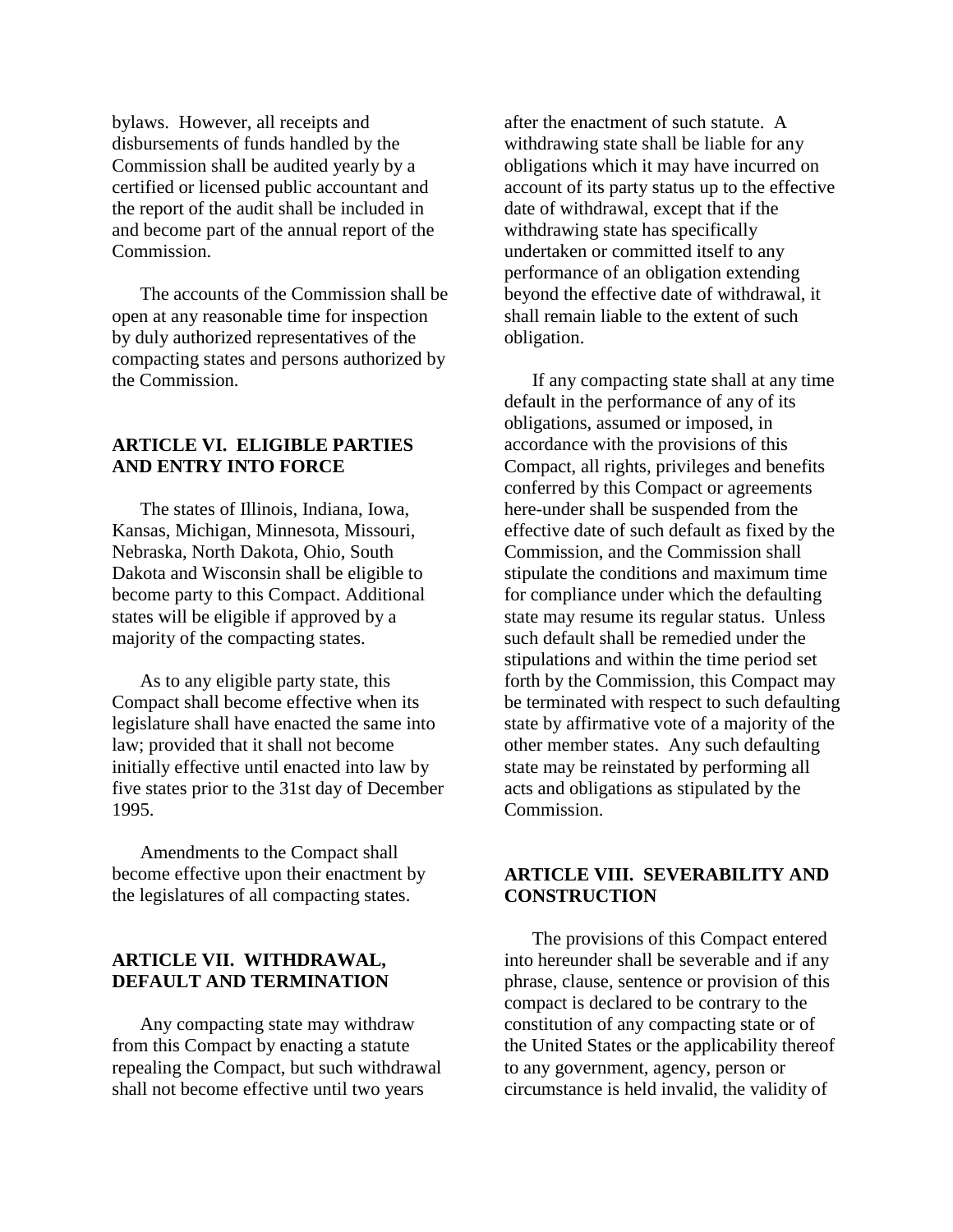the remainder of this Compact and the applicability thereof to any government, agency, person or circumstance shall not be affected thereby. If this Compact entered into hereunder shall be held contrary to the constitution of any compacting state, the Compact shall remain in full force and effect as to the remaining states and in full force and effect as to the state affected as to all severable matters. The provisions of this Compact entered into pursuant hereto shall be liberally construed to effectuate the purposes thereof.